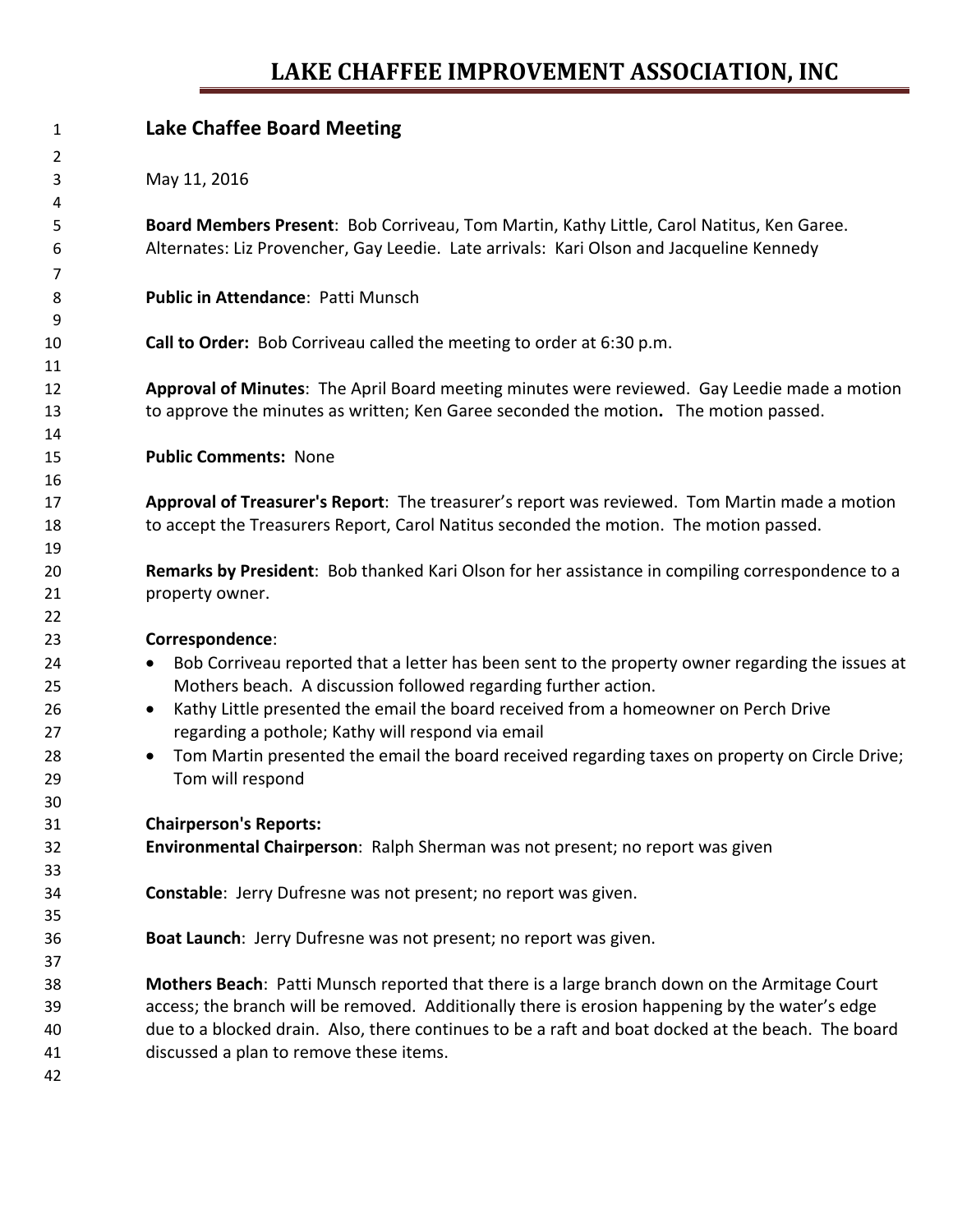## **LAKE CHAFFEE IMPROVEMENT ASSOCIATION, INC**

 **Fund Raising:** The summer activities were discussed and a date was agreed upon for the Poker Run. 44 The Run will be held on July  $17<sup>th</sup>$  prior to the annual meeting.

 **Main Beach:** Sandy Moquin was not present; no report was given. There was a discussion regarding the bench at the Main Beach. The bench was pulled out and needs to be installed again. Bob will speak with Ivan Wasko to determine if he can assist with the installation. If it cannot be installed before Memorial Day weekend it will be removed to prevent accidents.

- **Road Chairperson**: Ivan Wasko was not present; no report was given.
- **Hall Chairperson:** Ivan Wasko was not present; no report was given.

 **Dam Chairperson:** Kari Olson reported that she met, at the dam, with a representative from the DEEP, engineer Karl Acimovic, and both abutting property owners. The property at the damn that needs to be cleared to maintain the stability of the dam is one tree on the property on the left side and several on the abutting property on the right side as well as some on the next property. Kari received permission from all owners to have the trees removed. The DEEP recommends the trees be removed after the lake has been lowered. Kari spoke to Jeff Ference regarding the cost to remove those trees. Carol Natitus made a motion to do removal the first week of November (tentatively). Liz Provencher seconded the motion. The motion passed. The board authorized Kari to negotiate with Jeff Ference for removal of trees at a cost not to exceed his estimate.

 **Old Business**: The maintenance and improvement of Mother's Beach was discussed. Tom Martin made a motion to appoint a "fence" subcommittee. Kathy Little seconded the motion. The motion passed. The subcommittee will obtain 3 estimates for installation of a fence at Mothers Beach to designate the beach boundaries. Tom made a motion to allow the committee to authorize the installation up to the set limit; Kari Olson seconded the motion. The motion passed.

**New Business**: There was no new business.

 **Adjournment:** Tom Martin made a motion to adjourn, seconded by Kathy Little. The meeting adjourned at 8:23 pm.